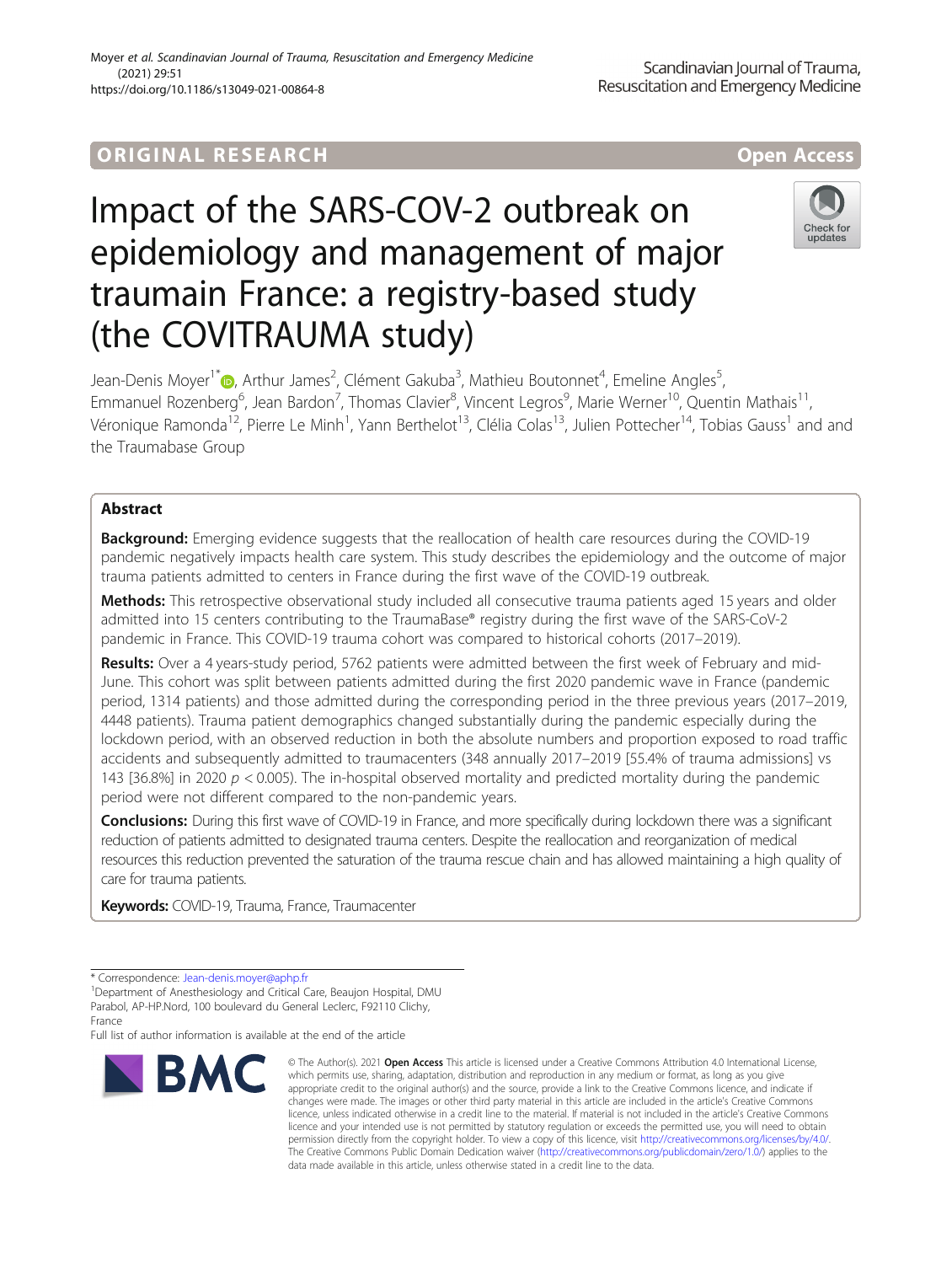### Background

In December 2019 Wuhan, China, experienced an outbreak of coronavirus disease 2019 (COVID-19), caused by severe acute respiratory syndrome coronavirus 2 (SARS-CoV-2) [\[1](#page-7-0), [2\]](#page-7-0). This outbreak was declared a pandemic by World Health Organization, and has spread to the entire World. France was not spared and the number of COVID-19 cases has grown since the end of January 2020 and recently reached his climax in April 2020. In order to stem the spread of SARS CoV-2, the French government imposed a first national lockdown in France from March 13, 2020 for duration of 55 days.

Despite extensive public health interventions, a large number of patients were admitted to French intensive care units, mainly with acute respiratory distress syndrome (ARDS). As a consequence of the massive and constant influx of patients SARS-CoV-2 pandemic had a major impact on health care system. The COVID-19 led to a massive increase in the demand for acute care beds and challenged existing surge capacity. This required a fast and thorough restructure of the health care system [[3\]](#page-7-0). The national plan for healthcare institutions (named "Plan Blanc") was deployed in order to obtain a longlasting increase of the total number of available hospital beds. A central element consisted in the postponement of non-urgent medical consultations and interventions allowing the reallocation of manpower and resources to COVID-19 patients [[4\]](#page-7-0).

The impact on the French trauma system was expected to be important, considering that all three key actors namely prehospital emergency services, intensive care units and anesthesiology services, were highly involved in the management of COVID-19 patients. ICU capacity usually dedicated to trauma care was reassigned to COVID-19 and other critical care admissions patients. Anesthesiologists and nursing colleagues from operating theatres were reallocated to existing or newly created critical care units. This reorganization exposed to a potential shortage of essential resources, destabilization of the trauma system and inappropriate or even deleterious delays in definitive care.

Potential mitigation was offered as a consequence of the national lockdown reducing movement and road traffic accident but in turn potentially offset by increasing numbers of assaults or fall from height secondary to suicide attempts [\[5](#page-7-0), [6](#page-7-0)].

Altogether, these indirect effects of the COVID-19 pandemic carried the risk of detrimental effects on trauma networks with an increase of trauma related mortality. Emerging evidence suggests that the effect of the SARS-CoV-2 pandemic on overall mortality will be complex and beyond the direct consequences of the disease [[7](#page-7-0)–[9\]](#page-8-0).

For these reasons, this study set out to explore the impact of the COVID-19 pandemic and the subsequent reorganization of the national health care system on the epidemiology, management and mortality of trauma patient admitted to trauma centers across France in the first wave of 2020. The results may identify areas of improvement for future pandemics waves and inform public health policy decisions.

### Methods

### Study design

We conducted a multicentric cohort-based observational study including data from 2017 to 2020. During each of these 4 years, all consecutive trauma admitted into 15 regional trauma centers participating in the Traumabase registry (Additional file [1](#page-6-0)) from the first week of February to the end of the second week of June were included. This study is reported according to the STROBE guidelines for observational studies [[10\]](#page-8-0) (Additional file [2](#page-6-0)).

#### Data source

The Traumabase registry prospectively collects sociodemographic, clinical, biological, therapeutic, and inhospital evolution data for all severely injured patients admitted to a participating center and suspected of severe trauma. For each patient, data collection ranges from the prehospital scene to hospital discharge. Every participating center admits all consecutive severe trauma occurring in their respective geographical area allowing for a cohort-based overview of severe trauma care in each given area. Severe trauma is defined as a situation suggesting life threatening or changing injuries (Additional file [3\)](#page-6-0) [[11\]](#page-8-0).

#### Data analysis

Patients were stratified according to their year of admission, allocating those admitted the years 2017, 2018 and 2019 in one group (non-pandemic period) and those admitted in 2020 into another group (pandemic period).

To explore the effect of the lockdown, 3 periods were defined for each of these years:

- the pre-lockdown: week 6 to week 12 (respectively lasting from the beginning of the first week of February to the end of the second week of March (2017–2019) and from the February 3rd to March 16th for 2020),
- the lockdown: week 12 to week 20 (respectively lasting from the beginning of the third week of March to the end of the end of the second week of May (2017–2019) and from March 17th to May 10th for 2020),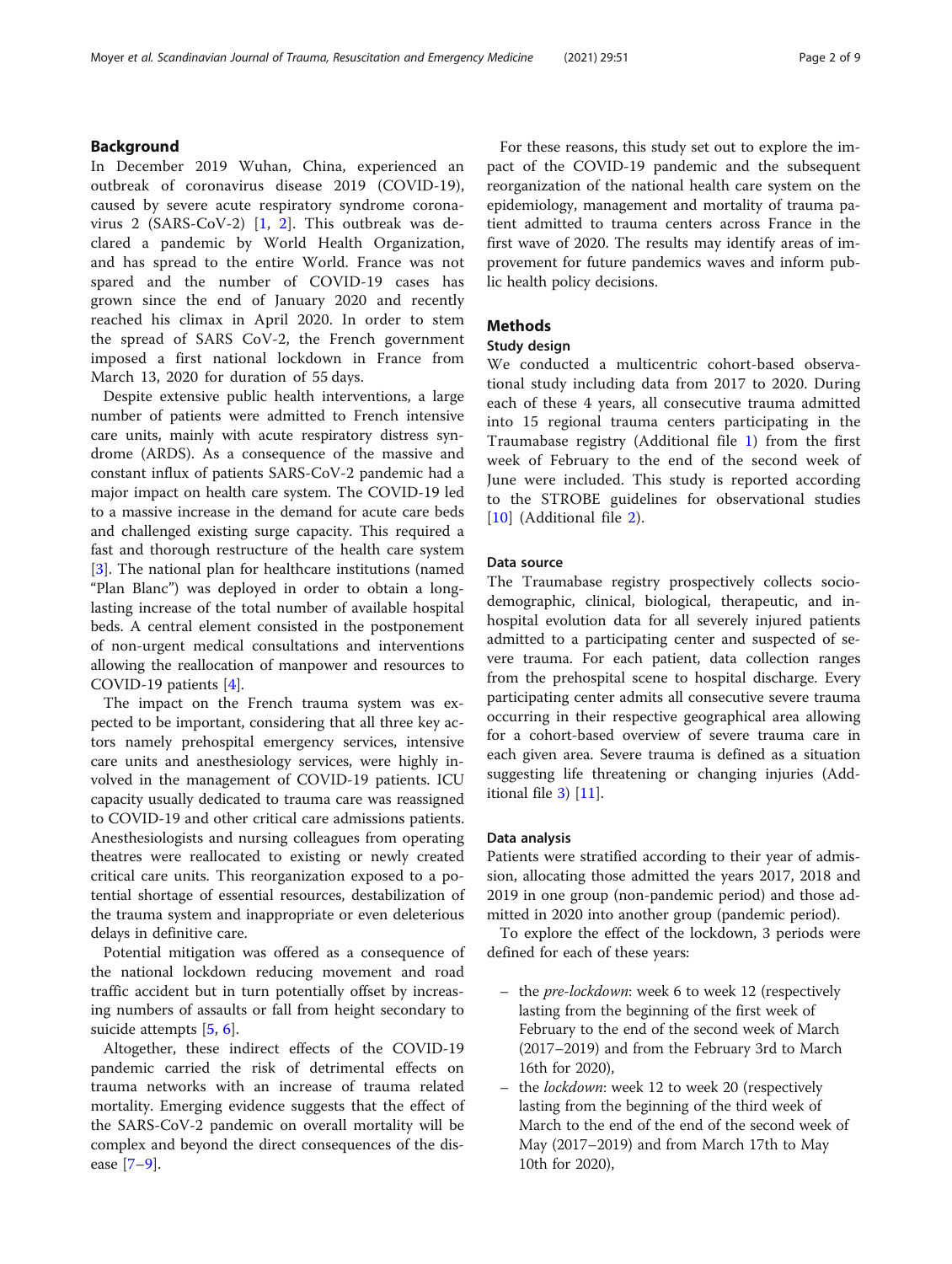<span id="page-2-0"></span>– and the post-lockdown: week 20 to week 24 (respectively lasting from the beginning of the third week of May to the end of the second week of June (2017–2019) and from the May 11th to June 15th for 2020).

For each year, these 3 periods were divided in 18 consecutive weeks. These consecutive weeks were matched by calendar weeks allowing for comparisons across similar segments of time across the year 2020 and previous years [eg: Weeks 16 of the previous years can be compared to Week 16 of the year 2020].

#### **Outcomes**

For each of the 3 periods, the number of patients admitted in the participating centers is reported. For each patient, age, gender, injury mechanism, injury severity (Injury Severity Score (ISS)) [\[12](#page-8-0)], new Simplified Acute Physiology Score (SAPS2) [\[13](#page-8-0)], haemorrhagic shock (transfusion of more than four blood products within 6 h) [[14\]](#page-8-0) and traumatic brain injury (TBI) (intracranial bleeding on CT scan), trauma management (pre-hospital and intra-hospital time, surgery during the first 24 h, duration of mechanical ventilation length, length of stay and decision of withdrawal of care decisions) and mortality are reported. The Trauma ISS (TRISS) is used to compare the observed mortality (in-hospital mortality) to the predicted mortality [\[15](#page-8-0)].

#### Statistical analysis

Variables with an overall proportion of missing data > 10% between 2020 and previous years were not included. Missing data were not imputed and are reported for each variable in Additional file [4.](#page-6-0) All statistics were computed using Python and the Traumabase®registry; no patients were excluded. Continuous variables are described by mean and standard deviation, whereas categorical variables are described in number (percentage). Each variable result over the previous years (2017, 2018 and 2019) were summarized using its mean. Significance tests were computed at a level of confidence of 95% using: a non-parametric test of Mann-Whitney for continuous variables, and a Chi-2 test for discrete and categorical ones. The comparisons were made between 2020 and the previous years (2017–2019) on each period (pre-lockdown, lockdown and post lockdown). In order to adjust for the repeated application of statistical tests, the level of significance was set at  $p < 0.01$ .

### Results

Over the 4 year-period, 5762 patients were admitted between the first week of February and the end of the second week of June. This cohort was split between patients admitted during this time frame in 2020 (1314 patients) and those admitted during the same time frame the 3 previous years (2017–2019, 4448 patients).

Tables 1 illustrate the baseline characteristics of both cohorts.

Table 1 Epidemiology of patients admitted at Traumacenter in 2020 and compared to previous years

|                                  | Period                                      |             |                                     |                |                                         |             |
|----------------------------------|---------------------------------------------|-------------|-------------------------------------|----------------|-----------------------------------------|-------------|
| Variable                         | Pre-lockdown<br>(February 3rd - March 16th) |             | Lockdown<br>(March 17th – May 10th) |                | Post-lockdown<br>(May 11th - June 15th) |             |
|                                  | Previous years                              | 2020        | Previous years                      | 2020           | Previous years                          | 2020        |
| Number of admitted patients      | 404                                         | 501         | 628                                 | 361            | 434                                     | 436         |
| Age (Years)                      | 41.5(19.1)                                  | 42.7 (20.1) | 41.5 (19.0)                         | 43.2 (19.9)    | 39.6 (18.7)                             | 39.6 (18.9) |
| Gender Female)                   | 92 (22.8)                                   | 101 (20.2)  | 136(21.7)                           | 65 (18)        | 92 $(21.2)$ *                           | 65 (14.9)*  |
| Penetrating trauma               | 58 (14.4)                                   | 63 (12.6)   | 68 (10.8)                           | 53 (14.7)      | 50 (11.5)                               | 52 (11.9)   |
| Mechanism of injury distribution |                                             |             |                                     |                |                                         |             |
| Road traffic accident            | 202 (50)                                    | 237 (47.3)  | 348 (55.4)*                         | $133 (36.8)^*$ | 245 (56.5)                              | 231 (53)    |
| Fall from height                 | 92(22.7)                                    | 108(21.5)   | $126(20.1)^*$                       | $128(35.5)^*$  | 84 (19.4)                               | 97 (22.2)   |
| Aggression                       | 74 (18.3)                                   | 84 (16.8)   | 90 $(14.3)^*$                       | 63 $(17.4)^*$  | 65 (15)                                 | 69 (15.8)   |
| Fall from standing               | 19(4.7)                                     | 23(4.6)     | 30 $(4.8)$ *                        | 23 $(6.4)^*$   | 14(3.2)                                 | 16(3.7)     |
| Other                            | 15(3.7)                                     | 16(3.2)     | $25(4)^{*}$                         | $11(3)^{*}$    | 18(4.1)                                 | 19(4.4)     |
| <b>ISS</b>                       | 15.6 (12.6)                                 | 15.0(12.5)  | 15.8 (13.4)                         | 16.4 (12.6)    | 15.0 (11.9)                             | 16.2(12.3)  |
| SAPS <sub>2</sub>                | 27.1 (19.4)                                 | 26.6 (19.3) | 27.8 (20.0)                         | 27.9 (19.1)    | 26.3 (19.2)                             | 27.1 (18.8) |
| Hemorrhagic shock                | 24 (5.9)                                    | 25(5)       | 46(7.3)                             | 20(5.5)        | 27(6.2)                                 | 22(5)       |
| Traumatic brain injury           | 109(27)                                     | 107(21.4)   | 152 (24.2)                          | 87(24.1)       | 105 (24.2)                              | 108 (24.8)  |

\* Difference between 2020 and Previous years significant with p value a  $\leq 0.01$ 

Data are N (%), mean (Standard Deviation);

ISS Injury Severity Score, SAPS 2 Simplified Acute Physiology Score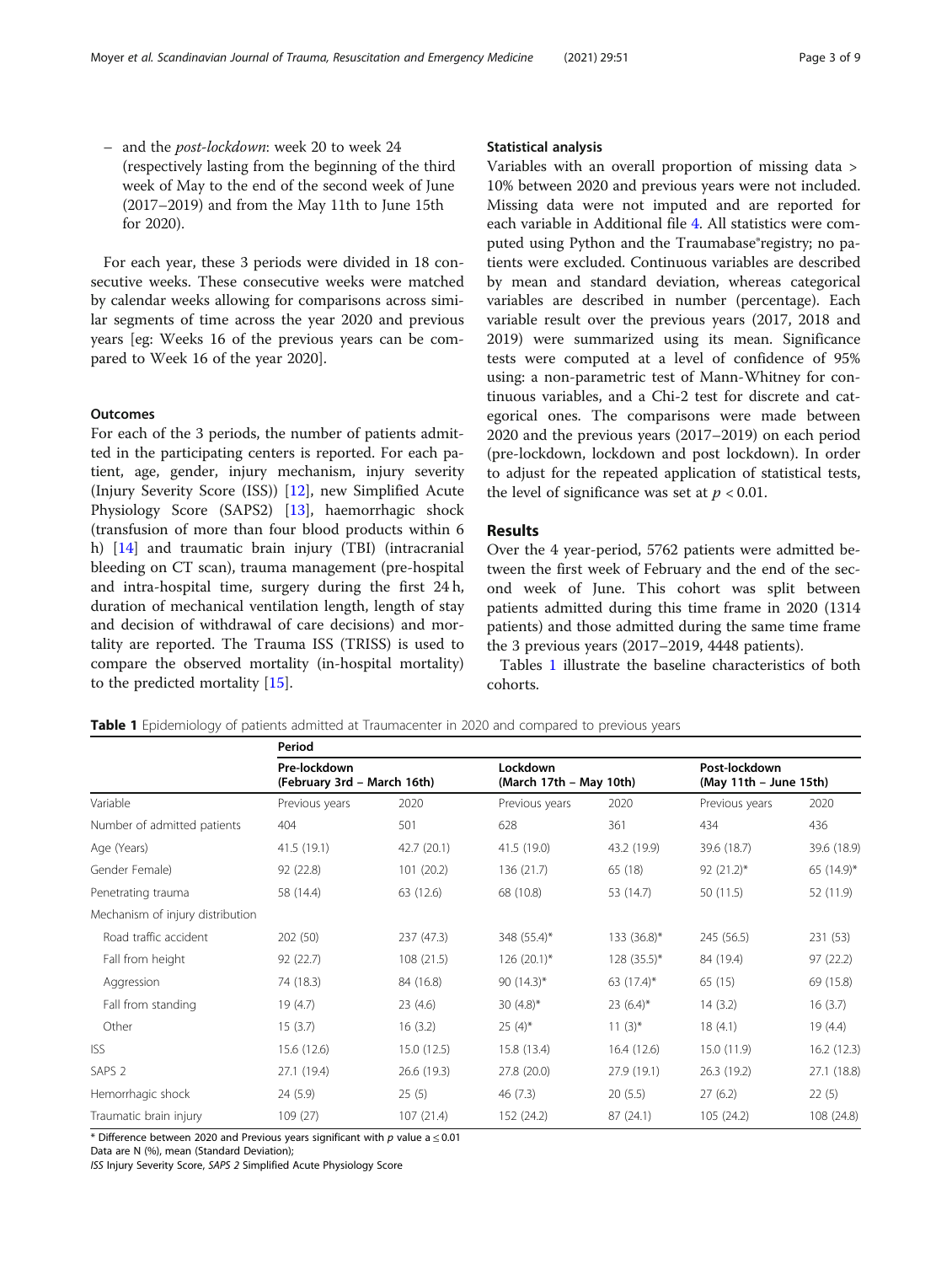### Pre-lockdown period

Admissions remained stable during pre-lockdown (404 admissions during the previous years vs 501 in 2020) (Fig. 1). There was no difference in patients 'characteristics and severity (Table [1](#page-2-0)).

Helicopter transportation (49 [12.1%]vs 39 [7.8%]  $p =$ 0.0007) and the rate of pre-hospital orotracheal intubation (85 [21%]vs 82 [16.4%]  $p = 0.002$ ) decreased without any change in total pre-hospital time (81.9 min [71.4] vs 79.6 min [48.2]  $p = 0.866$ ). Secondary admission from non-trauma center hospitals in previous years was equivalent to 2020 (72 [17.8%] vs 106 [21.2%]  $p = 0.035$ ). The proportion of surgery performed within the first 24 h was comparable in both periods (193 [47.8%] vs 224  $[44.7\%] p = 0.029$ .

#### Lockdown period

The comparison highlights a significant reduction of overall admissions during the 2020 period (628 admissions during the previous years vs 361 in 2020) (Fig. 1) (Table[.1\)](#page-2-0). The absolute number and proportion of road traffic accidents decreased during the lockdown (348 [55.4%] vs 143 [36.8%] in 2020  $p < 0.005$ ) while other mechanisms remained stable in absolute numbers (fall from height, assault, fall from standing) (Figs. [2](#page-4-0) and [3](#page-4-0)) (Table [1](#page-2-0)). Injury severity evaluated by ISS (15.8 [13.4] vs 16.4  $[12.6]$   $p = 0.126$ , SAPS 2  $(27.9)$   $[19.1]$  vs 27.8  $[20.0]$ ,  $p = 0$ . 415) and incidence of traumatic brain injury (152) [24.2%] vs 87 [24.1%]  $p = 0.704$ ) and hemorrhagic shock (46 [7.3%]vs 20 [5.5%]  $p = 0.350$ ) were not different from previous years.

Prehospital care and hospital care were similar between 2020 and previous years (Table [2\)](#page-5-0). The only difference was an increase in the time in the trauma bay in 2020 (29 min [28.7] vs 33.5 min [46]  $p = 0.006$ ). The proportion of patients requiring surgical intervention in the first 24 h was identical (311 [49.5] vs 181 [50.1%]  $p =$ 0.418). Length of stay in the intensive care unit (ICU)  $(5.8 \text{ days} \, [14.8] \text{ vs } 6.8 \text{ days} \, [13.8] \, p = 0.155)$  and duration of mechanical ventilation (7.5 [11.7] days vs 9.6 [15.9] days  $p = 0.154$ , were comparable to the previous years.

# Post lockdown period

In post-lockdown, more women were affected by major trauma in 2020 (92 [21.2%] vs 65 [14.9%]  $p = 0.004$ ] while the number of road traffic accidents (245 [56.5%] vs 231 [53%]  $p = 0.202$ ) was equivalent to the previous years. There was no difference in severity evaluated by ISS (15 [11.9] vs 16.2 [12.3]  $p = 0.04$ ) and SAPS 2 scores  $(27.1 \; [18.8] \; \text{vs} \; 26.3 \; [19.2] \; p = 0.146) \; \text{(Table 1)}.$  $(27.1 \; [18.8] \; \text{vs} \; 26.3 \; [19.2] \; p = 0.146) \; \text{(Table 1)}.$  $(27.1 \; [18.8] \; \text{vs} \; 26.3 \; [19.2] \; p = 0.146) \; \text{(Table 1)}.$ 

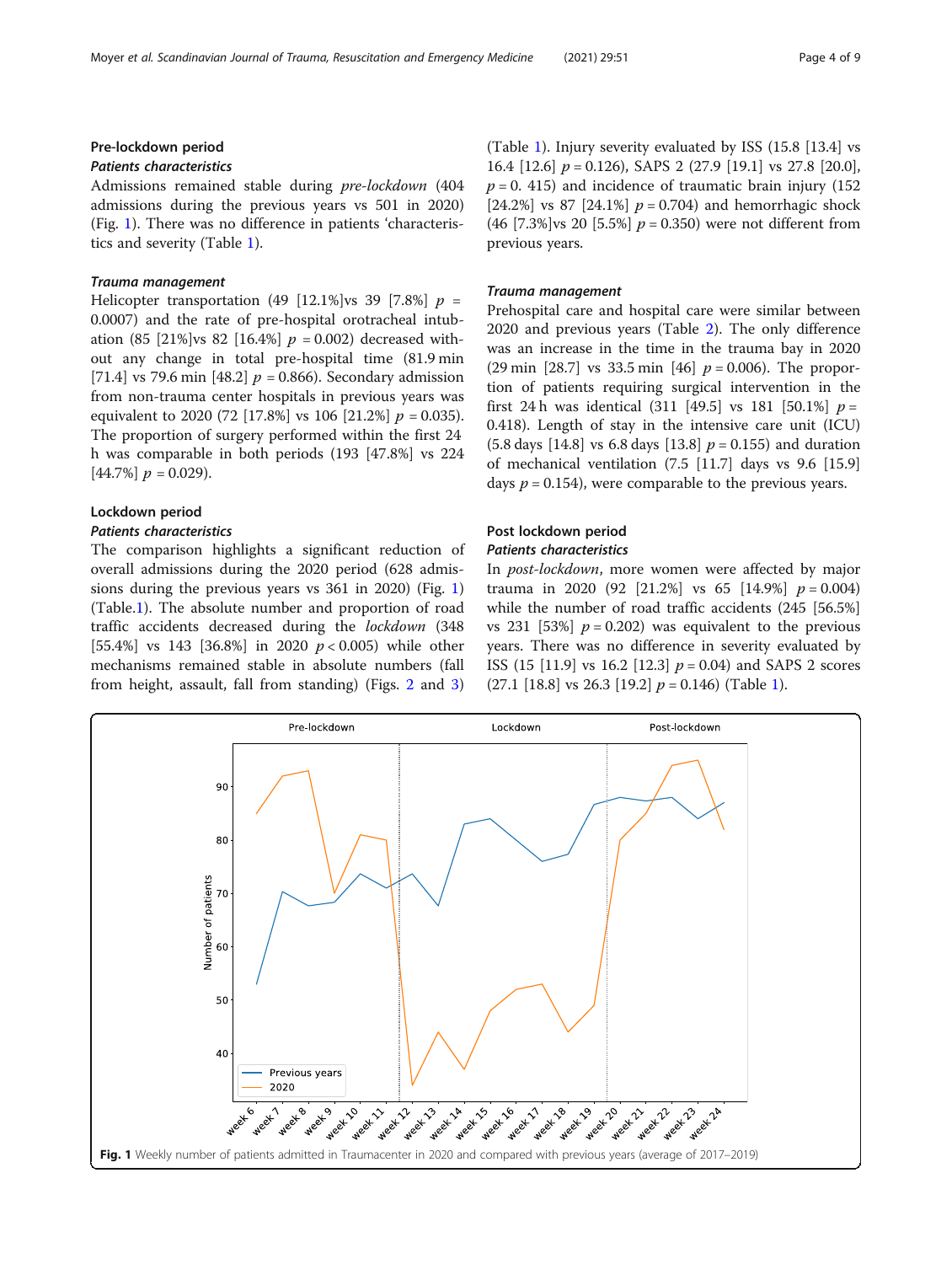<span id="page-4-0"></span>![](_page_4_Figure_2.jpeg)

Prehospital care and hospital care did not differ between pandemic and non-pandemic periods (Table [2\)](#page-5-0).

### **Mortality**

The in-hospital observed mortality between previous years and 2020 remained stable throughout all three phases (Table [2](#page-5-0)) (Fig. [4](#page-5-0)). No significant difference was noted between observed and predicted mortality rates among any of the study periods (Table [2](#page-5-0)) (Fig. [4\)](#page-5-0).

### Discussion

### **Overview**

To our knowledge this is the largest study on a national scale to explore the impact of the COVID-19 pandemic and the associated reallocation of health care resources on the care of major trauma patients. The results demonstrate a significant impact on the epidemiology of trauma in France during lockdown. The national lockdown reduced the overall trauma incidence in particular the frequency of road traffic accidents. The reallocation of critical care resources did not substantially alter the capacity of the health care system to provide high standards of care for the severely injured.

Several factors may explain this observation. During this COVID-192020 spring wave, a substantial volume of critical care capacity was reallocated to absorb COVID-19 patients with the risk to reduce capacity available for major trauma [[4](#page-7-0)]. In France, the vast majority of designated trauma centers are also the regional referral or tertiary care centers, suggesting a potential competition between patient cohorts for critical care resources. However as demonstrated by Lefrant et al. this potential effect was partially compensated by the surge in intensive

![](_page_4_Figure_12.jpeg)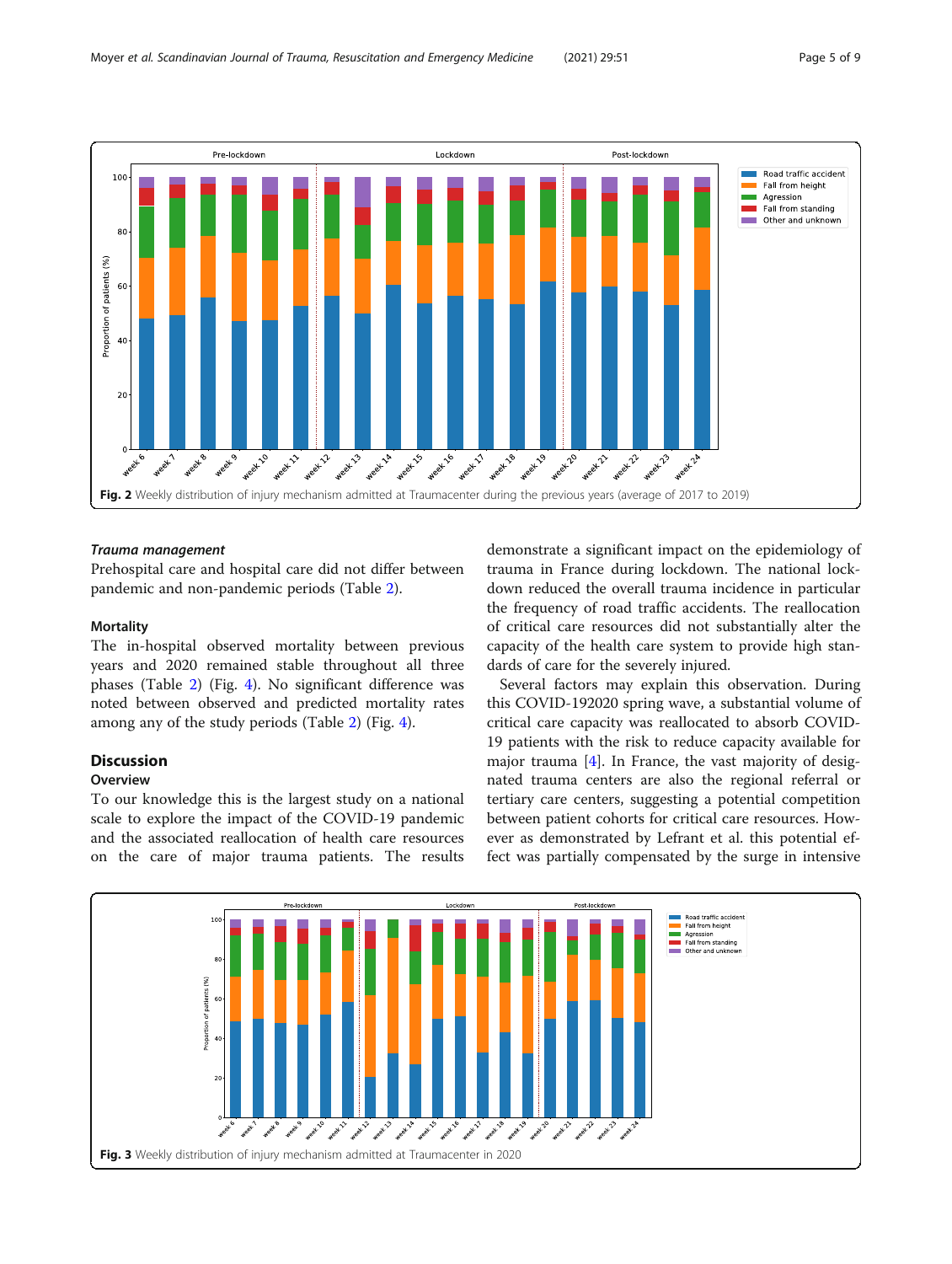### <span id="page-5-0"></span>Table 2 Prehospital and hospital management patients admitted at Traumacenter in 2020 and compared to the previous years

|                                                                                                | Period                                         |                 |                                        |                    |                                            |                |  |  |  |  |
|------------------------------------------------------------------------------------------------|------------------------------------------------|-----------------|----------------------------------------|--------------------|--------------------------------------------|----------------|--|--|--|--|
|                                                                                                | Pre-Lockdown<br>(February 3rd -<br>March 16th) |                 | Lockdown<br>(March 17th - May<br>10th) |                    | Post-Lockdown<br>(May 11th - June<br>15th) |                |  |  |  |  |
| Variable                                                                                       | Previous<br>years                              | 2020            | Previous<br>years                      | 2020               | Previous<br>years                          | 2020           |  |  |  |  |
| Observed Mortality (in hospital)                                                               | 35(8.6)                                        | 33(6.6)         | 62(9.9)                                | 21(5.8)            | 34(7.8)                                    | 38(8.7)        |  |  |  |  |
| Predicted mortality (TRISS) (%)                                                                | 10.8(22.7)                                     | 10.3(22.1)      | 11.0(23.1)                             | 11.7(23.6)         | 10.4(21.6)                                 | 9.4(21.2)      |  |  |  |  |
| Variations of the difference between the predicted mortality (TRISS) and<br>observed mortality | 0.1(0.2)                                       | 0.1(0.2)        | 0.1(0.2)                               | 0.1(0.2)           | 0.1(0.2)                                   | 0.1(0.2)       |  |  |  |  |
| Transportation to hospital (helicopter)                                                        | 49 (12.1)*                                     | 39 $(7.8)$ *    | 84 (13.4)                              | 38 (10.5)          | 67 (15.4)                                  | 67 (15.4)      |  |  |  |  |
| Pre-hospital orotracheal intubation                                                            | $85(21)$ *                                     | $82(16.4)^*$    | 131 (20.9)                             | 70 (19.4)          | 98 (22.6)                                  | 87(20)         |  |  |  |  |
| Pre-hospital time (min)                                                                        | 81.9 (71.4)                                    | 79.6 (48.2)     | 80.4 (82.4)                            | 80.0 (45.9)        | 76.6 (50.4)                                | 81.2<br>(47.8) |  |  |  |  |
| Intra-hospital time (min)                                                                      | 28.4 (26.5)                                    | 31.31<br>(37.0) | 29.0 (28.7)*                           | 33.5<br>$(46.0)^*$ | 27.2(26.3)                                 | 27.0<br>(18.0) |  |  |  |  |
| Surgery in the first 24 h (%)                                                                  | 193 (47.8)                                     | 224 (44.7)      | 311 (49.5)                             | 181 (50.1)         | 212 (48.8)                                 | 217<br>(49.8)  |  |  |  |  |
| Immediate surgical or arteriography intervention                                               | 14(3.5)                                        | 6(1.2)          | 21(3.3)                                | 8(2.2)             | 15(3.5)                                    | 13(3)          |  |  |  |  |
| Length of mechanical ventilation (days)                                                        | 8.8 (14.3)                                     | 7.5(11.2)       | 7.5(11.7)                              | 9.6(15.9)          | 8.2(16.3)                                  | 6.5(9.1)       |  |  |  |  |
| Length of stay (days)                                                                          | 6.4(13.5)                                      | 5.1(8.8)        | 5.8 (14.8)                             | 6.8(13.8)          | 6.6(20.3)                                  | 5.2(8.7)       |  |  |  |  |
| Admission from non trauma center hospital                                                      | 72 (17.8)                                      | 106(21.2)       | 94 (15)                                | 55 (15.2)          | 65 (15)                                    | 76 (17.4)      |  |  |  |  |
| Patient with decisions of withdrawal of care                                                   | 23(5.7)                                        | 14(2.8)         | 34(5.4)                                | 18(5)              | 19 (4.4)                                   | 25(5.7)        |  |  |  |  |

\* Difference between 2020 and Previous years significant with  $p$  value  $\leq 0.01$ 

Data are N (%), mean (SD)

TRISS Trauma Related Injury Severity Score

![](_page_5_Figure_7.jpeg)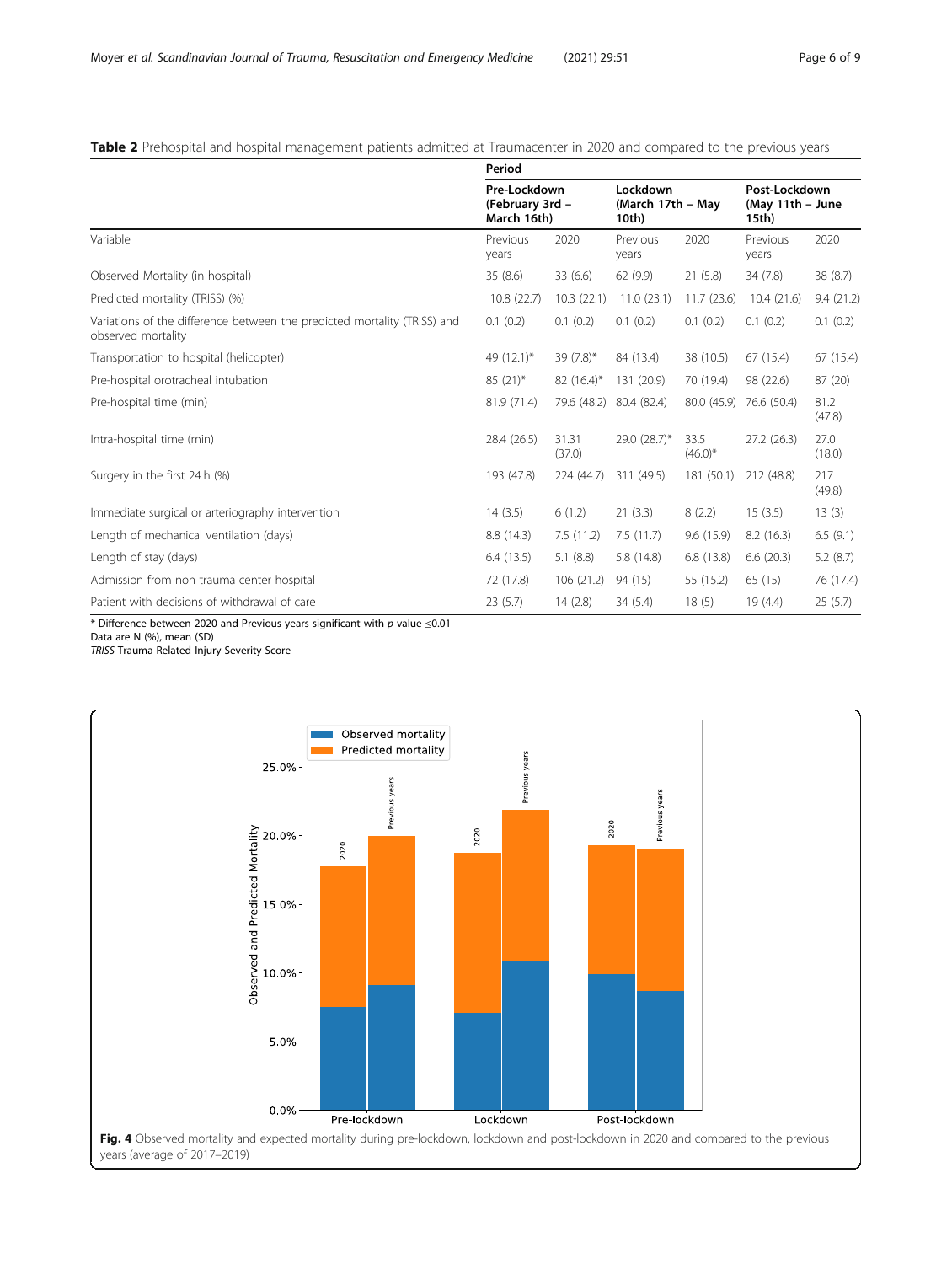<span id="page-6-0"></span>care beds [\[16](#page-8-0)]. Furthermore, the results document the national lockdown generated a sufficient reduction in overall trauma incidence of 43% compared to previous years. This decrease obviously prevented the overflow of trauma centers.

The injury patterns and patient characteristics in the period immediately before, during and after lockdown are very similar to the corresponding period in the previous years. The reduction in road traffic accidents was not accompanied by a surge in assault or suicide; except for road traffic accidents, all trauma mechanisms conveyed a similar number of injured victims. Trauma centers did not restrict their admission policy, as indicated by the similar median ISS across the study period, injury patterns were identical.

In terms of the quality of care, prehospital transport time did not seem different from the previous years [\[17](#page-8-0)]. The rate of helicopter transportation and prehospital intubations decreased slightly during the pre-lockdown period. This observation could reflect a transient adaptation during the pre-lockdown period (representing the impact of SARS-CoV-2) or a just a natural variation.

Time in the trauma bay increased slightly during lockdown, but the effect was probably minimal on patient outcome. The proportion of patients operated within the first 24 h remained identical suggesting timely access to complex trauma surgery was not impeded. The observed mortality and predicted mortality remained stable and comparable to previous years during this spring surge suggesting that the prehospital to intrahospital 24-h rescue chain and subsequent critical care capacity remained intact for major trauma. The trauma systems in the areas assessed in this study appeared resilient enough to absorb the shock of the 2020 COVID-19 spring surge and provide adequate and appropriate care equivalent to previous years.

These reassuring results will require re-evaluation in the case of any renewed surge of the pandemic. In fact, this first wave was characterized by a complete and imposed stop of all elective surgical and medical procedures to free up crucial resources. A new surge may not lead again to a complete cessation of interventional activity in order to provide the complete spectrum of medical care in particular for oncological cases. As stated above, the study by Lefrant et al. reported 4806 newly created ICU beds  $(+ 95\%$  increase) in France [[16](#page-8-0)]. Without these adjustments, the strain on the trauma care networks could have been far higher and could have altered the level of care provided.

### Limitations

The authors acknowledge some limitations inherent to the exceptional context and observational retrospective nature of the study. The results are based on

data collected in fifteen trauma centers, with six centers contributing from the Paris region alone. This selection of a mix from urban and rural areas may not be representative of the entire French territory. However, the centers included are the level-1 referral centers in two of the most highly affected pandemic areas during the 2020 spring wave (Ile de France, Grand Est). The increase and intense clinical workload during the study period may have affected the capacity of clinicians and research assistants to collect data. Third, the database does not provide any data on the long-term and functional outcome of patients after TBI (such as the Glasgow Outcome Scale Extended (GOS-E) for TBI or quality of life). Consequently, we were unable to evaluate any significant outcomes other than in-hospital mortality. Moreover, the proportion of trauma patients infected with COVID-19 is unknown and the impact on their care and outcome cannot be evaluated. In addition, this study only considers patients who were admitted alive at the hospital. It is impossible to assess whether the number of severely traumatized patients who died in the pre-hospital setting has not increased  $[18]$  $[18]$ .

#### Conclusions

Our study provides an insight into the epidemiology and management of trauma patients during the 2020 COVID-19 pandemic in France for the most affected areas. During this period and more specifically during lockdown, the study demonstrated a 50% reduction in road traffic accidents with no increase in alternative injury mechanisms, such as assault or suicide. The inhospital observed and predicted mortality and a number of crucial process indicators remained stable compared to previous years suggesting a sufficient resilience of the trauma networks assessed to absorb the spring 2020 pandemic hit. This study suggests that the care for major trauma patients was not substantially impacted by the SARS-CoV-2,2020 first phase in France.

#### Abbreviations

COVID-19: Coronavirus disease 2019; SARS-CoV-2: Severe acute respiratory syndrome coronavirus 2; ARDS: Acute respiratory distress syndrome; ISS: Injury severity score; SAPS2: Simplified Acute Physiology Score; TBI: Traumatic brain injury; ICU: Intensive care unit

#### Supplementary Information

The online version contains supplementary material available at [https://doi.](https://doi.org/10.1186/s13049-021-00864-8) [org/10.1186/s13049-021-00864-8.](https://doi.org/10.1186/s13049-021-00864-8)

Additional file 1: Participating centers. Additional file 2: STROBE checklist. Additional file 3. Vittel Criteria Additional file 4. Missing data proportion by variables (%).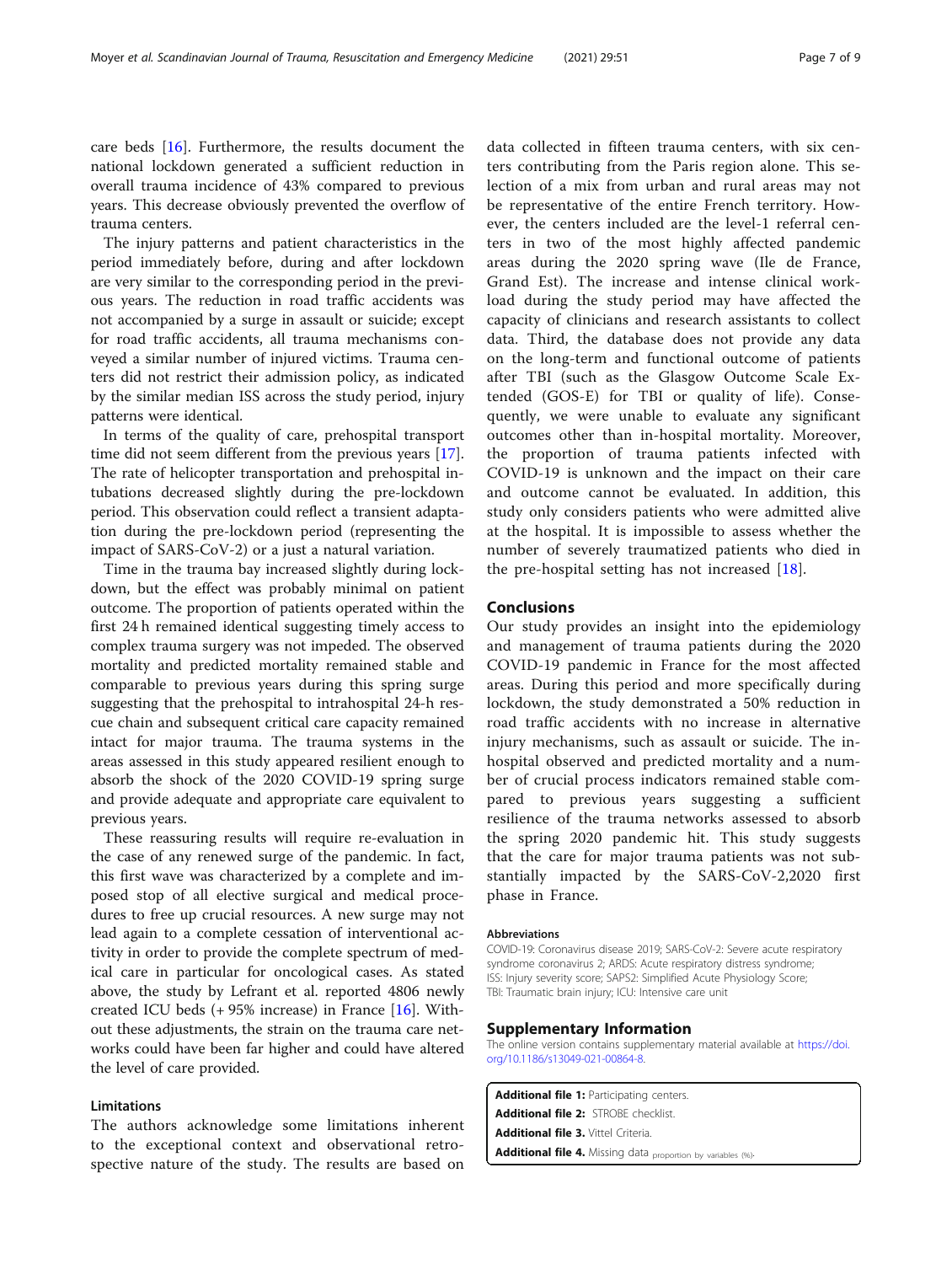#### <span id="page-7-0"></span>Acknowledgments

The authors are indebted to all persons (data scientists, engineers, consultants, physicians) who are involved in the Traumatrix project. Special recognition goes to Ikken Mariam and Gouin Mathilde for their commitment to the coordination of the COVITRAUMA study. The authors also thank Tim Harris for his kindness to edit the manuscript.

#### Authors' contributions

All authors have made substantial contributions to this work and have approved the final version of the manuscript. Data collection and quality control: All Authors. Concept and design: JDM, AJ, CG, TG, JP, TC, JB. Statistical analysis: YB, CC. Interpretation of data: JDM, AJ, CG, MW, MB, TG, TC JP, CC, YB. Writing original draft: JDM, AJ, CG JP, MW, MB, TG, TC, QM, EA, JB, VL, PL. Writing review and editing: all authors.

#### Funding

None.

#### Availability of data and materials

The data that support the findings of this study are available from the Traumabase group but restrictions apply to the availability of these data, which were used under license for the current study, and so are not publicly available. Data are however available from the authors upon reasonable request and with permission of the Traumabase group.

#### **Declarations**

#### Ethics approval and consent to participate

Given the retrospective nature of the study and according to French law, the TraumaBase group obtained approval for this study, including use of data retrospectively, from the Institutional Review Board (Comité de Protection des Personnes, Paris VI, Pitié, president Pr Laurent Lacapelle, Bâtiment de la Force, 47 Boulevard de l"Hôpital, 75651 Paris Cedex 13, 28 November 2012) which is equivalent to an Ethical Committee and from the Advisory Committee for Information Processing in Health Research (Comité consultatif sur le traitement de l'information en matière de recherche dans le domaine de la santé, authorisation 11.305bis) and from the National Commission for Data Protection (Commission Nationale de l'Informatique et des Libertés, authorisation 911461).

#### Consent for publication

Not applicable.

#### Competing interests

TG reports personal fees from Laboratoire du Biomédicament Français, outside the submitted work

#### Author details

<sup>1</sup>Department of Anesthesiology and Critical Care, Beaujon Hospital, DMU Parabol, AP-HP.Nord, 100 boulevard du General Leclerc, F92110 Clichy, France. <sup>2</sup>Department of Anaesthesiology and critical care, Pitié-Salpêtrière Hospital, Sorbonne University, GRC 29, AP-HP, DMU DREAM, Paris, France. <sup>3</sup>Department of Anesthesiology and Critical Care Medicine, Caen University Hospital, Avenue de la cote de Nacre, Caen, France. <sup>4</sup>Intensive Care Unit, Percy Military Teaching Hospital. 101 avenue Henri Barbusse 92140, Clamart, Val de Grace Academy, place Alphonse Laveran, 75005 Paris, France. 5 Department of Anesthesiology and Critical Care, Bordeaux University Hospital, Pellegrin, Bordeaux, France. <sup>6</sup>Department of Anesthesiology and Critical Care, Hôpital Européen Georges Pompidou, Paris, France. 7 Department of Anesthesiology and Critical Care, Hôpital Henri Mondor, Créteil, France. <sup>8</sup>Department of Anesthesiology and Critical Care, Rouen University Hospital, 1 rue de Germont, 76000 Rouen, France. <sup>9</sup>Department of Anesthesiology and Critical Care, Hopital Maison Blanche – CHU de Reims, Reims, France. <sup>10</sup>Department of Anesthesiology and Critical Care, APH-HP, Bicêtre Hôpitaux Universitaires Paris-Sud, Université Paris Saclay, Le Kremlin Bicêtre, France. 11Department of Anesthesiology and Critical Care, Military Teaching Hospital, Sainte-Anne, Toulon, France. <sup>12</sup>Department of Anesthesiology and Critical Care, University Toulouse 3-Paul-Sabatier, University Hospital of Toulouse, Hôpital Pierre-Paul Riquet, CHU Toulouse-Purpan, 31059 Toulouse, France. <sup>13</sup>Capgemini Invent, Insight Driven Enterprise, focused on Data & Artificial Intelligence services,

Issy-les-Moulineaux, France. 14Hôpitaux Universitaires de Strasbourg, Pôle d'Anesthésie-Réanimation & Médecine Péri-Opératoire, Service d'Anesthésie-Réanimation & Médecine Péri-Opératoire Hôpital de Hautepierre - Université de Strasbourg, Faculté de Médecine, Fédération de Médecine Translationnelle de Strasbourg (FMTS), UR3072, Strasbourg, France.

#### Received: 28 December 2020 Accepted: 5 March 2021 Published online: 22 March 2021

#### References

- Huang C, Wang Y, Li X, Ren L, Zhao J, Hu Y, Zhang L, Fan G, Xu J, Gu X, Cheng Z, Yu T, Xia J, Wei Y, Wu W, Xie X, Yin W, Li H, Liu M, Xiao Y, Gao H, Guo L, Xie J, Wang G, Jiang R, Gao Z, Jin Q, Wang J, Cao B. Clinical features of patients infected with 2019 novel coronavirus in Wuhan, China. Lancet. 2020;395(10223):497–506. [https://doi.org/10.1016/S0140-6736\(20\)30183-5](https://doi.org/10.1016/S0140-6736(20)30183-5).
- 2. Wang C, Horby PW, Hayden FG, Gao GF. A novel coronavirus outbreak of global health concern. Lancet. 2020;395(10223):470–3. [https://doi.org/10.101](https://doi.org/10.1016/S0140-6736(20)30185-9) [6/S0140-6736\(20\)30185-9](https://doi.org/10.1016/S0140-6736(20)30185-9).
- 3. Bauer J, Brüggmann D, Klingelhöfer D, Maier W, Schwettmann L, Weiss DJ, Groneberg DA. Access to intensive care in 14 European countries: a spatial analysis of intensive care need and capacity in the light of COVID-19. Intensive Care Med. 2020;46(11):2026–34. [https://doi.org/10.1007/s00134-02](https://doi.org/10.1007/s00134-020-06229-6) [0-06229-6.](https://doi.org/10.1007/s00134-020-06229-6)
- 4. Gauss T, Pasquier P, Joannes-Boyau O, Constantin J-M, Langeron O, Bouzat P, Pottecher J. Preliminary pragmatic lessons from the SARS-CoV-2 pandemic in France. Anaesth Crit Care Pain Med. 2020;39(3):329–32. [https://](https://doi.org/10.1016/j.accpm.2020.05.005) [doi.org/10.1016/j.accpm.2020.05.005](https://doi.org/10.1016/j.accpm.2020.05.005).
- 5. Pullano G, Valdano E, Scarpa N, Rubrichi S, Colizza V. Evaluating the effect of demographic factors, socioeconomic factors, and risk aversion on mobility during the COVID-19 epidemic in France under lockdown: a populationbased study. Lancet Digit Health. 2020;S2589750020302430.
- 6. John A, Pirkis J, Gunnell D, Appleby L, Morrissey J. Trends in suicide during the covid-19 pandemic. BMJ (Clinical research ed.). 2020;371:m4352. [https://](https://doi.org/10.1136/bmj.m4352) [doi.org/10.1136/bmj.m4352](https://doi.org/10.1136/bmj.m4352).
- 7. Marijon E, Karam N, Jost D, Perrot D, Frattini B, Derkenne C, Sharifzadehgan A, Waldmann V, Beganton F, Narayanan K, Lafont A, Bougouin W, Jouven X. Out-of-hospital cardiac arrest during the COVID-19 pandemic in Paris, France: a population-based, observational study. Lancet Public Health. 2020; 5(8):e437–43. [https://doi.org/10.1016/S2468-2667\(20\)30117-1.](https://doi.org/10.1016/S2468-2667(20)30117-1)
- 8. Kuderer NM, Choueiri TK, Shah DP, Shyr Y, Rubinstein SM, Rivera DR, Shete S, Hsu CY, Desai A, de Lima Lopes G Jr, Grivas P, Painter CA, Peters S, Thompson MA, Bakouny Z, Batist G, Bekaii-Saab T, Bilen MA, Bouganim N, Larroya MB, Castellano D, del Prete SA, Doroshow DB, Egan PC, Elkrief A, Farmakiotis D, Flora D, Galsky MD, Glover MJ, Griffiths EA, Gulati AP, Gupta S, Hafez N, Halfdanarson TR, Hawley JE, Hsu E, Kasi A, Khaki AR, Lemmon CA, Lewis C, Logan B, Masters T, McKay RR, Mesa RA, Morgans AK, Mulcahy MF, Panagiotou OA, Peddi P, Pennell NA, Reynolds K, Rosen LR, Rosovsky R, Salazar M, Schmidt A, Shah SA, Shaya JA, Steinharter J, Stockerl-Goldstein KE, Subbiah S, Vinh DC, Wehbe FH, Weissmann LB, Wu JTY, Wulff-Burchfield E, Xie Z, Yeh A, Yu PP, Zhou AY, Zubiri L, Mishra S, Lyman GH, Rini BI, Warner JL, Abidi M, Acoba JD, Agarwal N, Ahmad S, Ajmera A, Altman J, Angevine AH, Azad N, Bar MH, Bardia A, Barnholtz-Sloan J, Barrow B, Bashir B, Belenkaya R, Berg S, Bernicker EH, Bestvina C, Bishnoi R, Boland G, Bonnen M, Bouchard G, Bowles DW, Busser F, Cabal A, Caimi P, Carducci T, Casulo C, Chen JL, Clement JM, Chism D, Cook E, Curran C, Daher A, Dailey M, Dahiya S, Deeken J, Demetri GD, DiLullo S, Duma N, Elias R, Faller B, Fecher LA, Feldman LE, Friese CR, Fu P, Fu J, Futreal A, Gainor J, Garcia J, Gill DM, Gillaspie EA, Giordano A, Glace (M)G, Grothey A, Gulati S, Gurley M, Halmos B, Herbst R, Hershman D, Hoskins K, Jain RK, Jabbour S, Jha A, Johnson DB, Joshi M, Kelleher K, Kharofa J, Khan H, Knoble J, Koshkin VS, Kulkarni AA, Lammers PE, Leighton JC Jr, Lewis MA, Li X, Li A, Lo KMS, Loaiza-Bonilla A, LoRusso P, Low CA, Lustberg MB, Mahadevan D, Mansoor AH, Marcum M, Markham MJ, Handy Marshall C, Mashru SH, Matar S, McNair C, McWeeney S, Mehnert JM, Menendez A, Menon H, Messmer M, Monahan R, Mushtaq S, Nagaraj G, Nagle S, Naidoo J, Nakayama JM, Narayan V, Nelson HH, Nemecek ER, Nguyen R, Nuzzo PV, Oberstein PE, Olszewski AJ, Owenby S, Pasquinelli MM, Philip J, Prabhakaran S, Puc M, Ramirez A, Rathmann J, Revankar SG, Rho YS, Rhodes TD, Rice RL, Riely GJ, Riess J, Rink C, Robilotti EV, Rosenstein L, Routy B, Rovito MA, Saif MW, Sanyal A, Schapira L, Schwartz C, Serrano O, Shah M, Shah C, Shaw G, Shergill A, Shouse G, Soares HP, Solorzano CC, Srivastava PK, Stauffer K, Stover DG, Stratton J,